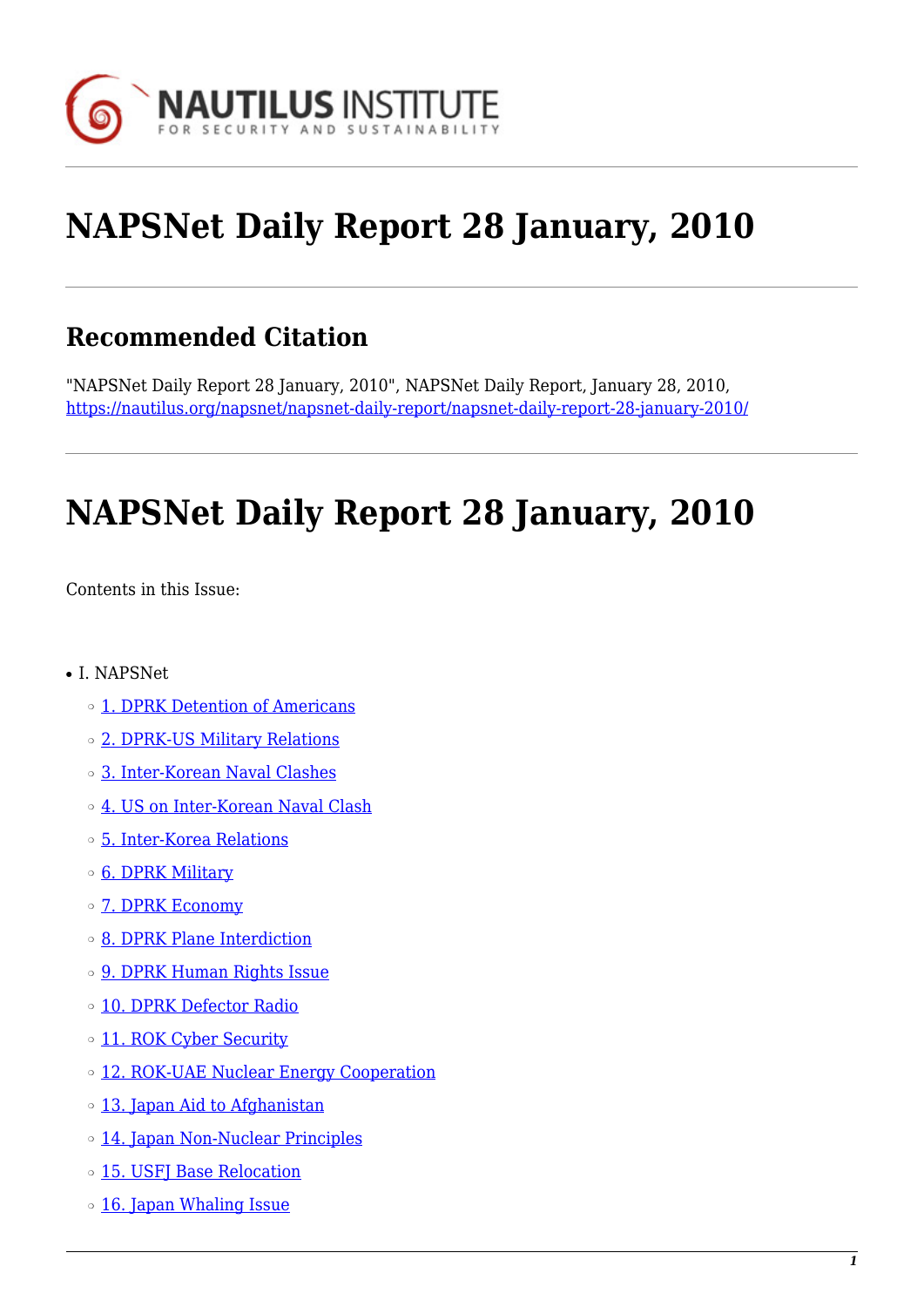❍ [17. PRC Civil Unrest](#page-6-1)

- ❍ [18. US on PRC Internet](#page-6-2)
- o [19. Hong Kong Government](#page-6-3)
- II. PRC Report
	- ❍ [20. PRC Environment](#page-7-0)
	- o [21. PRC Civil Society](#page-7-1)
	- ❍ [22. PRC Earthquake Reconstruction](#page-7-2)

[Preceding NAPSNet Report](https://nautilus.org/mailing-lists/napsnet/dr/2010-2/napsnet-daily-report-27-january-2010/)

MARKTWO

# **I. NAPSNet**

# <span id="page-1-0"></span>**1. DPRK Detention of Americans**

Associated Press (Hyung-jin Kim, "NKOREA SAYS AMERICAN MAN DETAINED AT CHINA BORDER", Seoul, 2010/01/28) reported that the DPRK said Thursday it has detained an American man for illegally entering the country from the PRC. The man was detained Monday and is under investigation, the Korean Central News Agency said in a brief dispatch. The U.S. Embassy in Beijing said it had no information while the embassy in Seoul had no comment.

#### <span id="page-1-1"></span>[\(return to top\)](#page-0-0)

# **2. DPRK-US Military Relations**

Daily NK (Chris Green, "NORTH KOREA TO ALLOW MIA HUNT TO RESUME ", 2010/01/27) reported that the DPRK appears willing to allow the search for the remains of missing American service members on its soil to resume, according to Admiral Robert Willard, the serving Commander of U.S. Pacific Command. "We're going to enter into discussions with the DPRK. That is what we know right now. They are willing to talk about it and we're willing to address the particulars with them," Admiral Willard told reporters at Camp H.M. Smith, the headquarters of U.S. Pacific Command in Hawaii. "It's a complex problem," Admiral Willard said, "We've been in (The DPRK for recovery missions) before, and it appears that we're being invited to consider going back again. It's something that we'll take seriously and we'll enter into dialogue with them and find out where it will lead."

#### <span id="page-1-2"></span>[\(return to top\)](#page-0-0)

# **3. Inter-Korean Naval Clashes**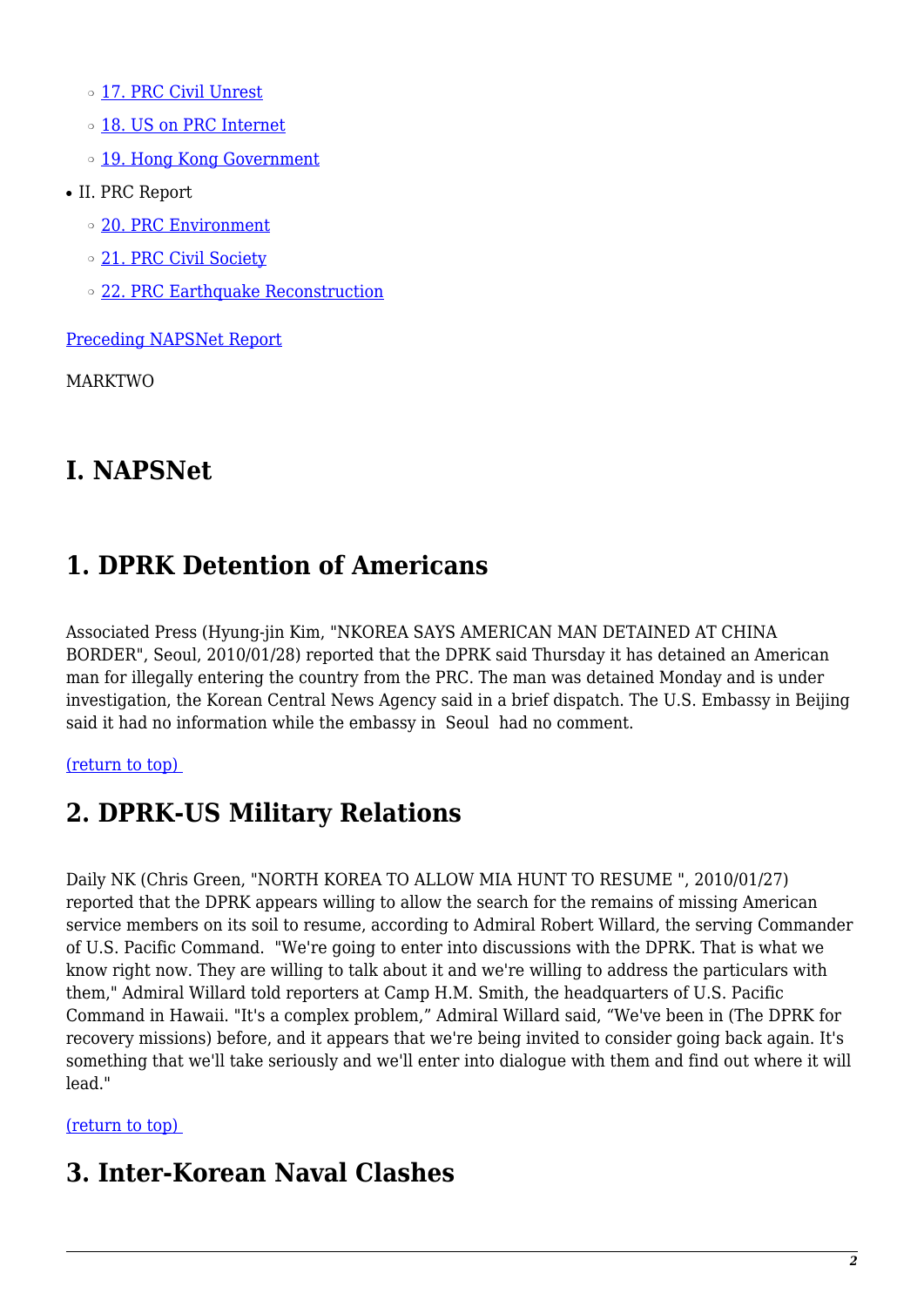Yonhap News ("N. KOREA VOWS TO CONTINUE ARTILLERY DRILLS ALONG YELLOW SEA BORDER ", 2010/01/27) reported that t he DPRK vowed to continue artillery drills along the Yellow Sea border after sharply raising tension by firing dozens of shells there Wednesday, reiterating that the de-facto inter-Korean border should be redrawn. The General Staff of the Korean People's Army (KPA) confirmed its artillery firing, saying it was part of an "annual" drill. "No one can argue about the premeditated exercises staged by KPA units in waters of the north side," the KPA General Staff said in a statement carried by the DPRK's Korean Central News Agency. "Such firing drill by the units of the KPA will go on in the same waters in the future, too."

Associated Press (Hyung-jin Kim, "NORTH KOREA RESUMES FIRING ARTILLERY AMID TENSION", Seoul, 2010/01/28) reported that the DPRK fired several artillery shells early Thursday that are believed to have landed in its waters, an official at the ROK Joint Chiefs of Staff said. The official said the ROK did not respond but was closely watching the DPRK's maneuvers.

<span id="page-2-0"></span>[\(return to top\)](#page-0-0) 

### **4. US on Inter-Korean Naval Clash**

Yonhap News (Hwang Doo-hyong, "U.S. DENOUNCES N. KOREA FOR RAISING REGIONAL TENSIONS WITH CANNON FIRING: STATE DEPT. ", Washington, 2010/01/27) reported that the United States Wednesday denounced the DPRK for escalating tensions on the Korean Peninsula by firing artillery shells along the disputed western sea border. "The declaration by The DPRK of a nosail zone and the live firing of artillery are provocative actions and as such are not helpful," State Department spokesman Philip Crowley said.

<span id="page-2-1"></span>[\(return to top\)](#page-0-0) 

# **5. Inter-Korea Relations**

Yonhap News ("N. KOREA MUST STOP RAISING TENSION 'IMMEDIATELY': MINISTER ", Seoul, 2010/01/27) reported that t he ROK called on the DPRK Wednesday to "immediately stop raising tension," as the communist state continued to pour artillery fire into waters off the west coast of their divided peninsula. The ROK's Unification Minister Hyun In-taek, however, said that inter-Korean talks concerning a joint business park in the DPRK, slated for Monday, would go ahead as planned between the sides. The communist country fired another barrage of shells in the afternoon just as Hyun made the speech calling for improved ties between the divided countries. The move "reflects a very disappointing attitude on the part of the DPRK," Hyun said at a forum in Seoul. "The DPRK has recently shown conflicting attitudes, seeking both confrontation and dialogue in inter-Korean relations. But the North must pursue the direction of dialogue and cooperation," he said.

Yonhap News ("N. KOREA PROPOSES INTER-KOREAN EVENT FOR JUNE 15 DECLARATION ", Seoul, 2010/01/27) reported that the DPRK proposed a joint event to mark the 10th anniversary of the June 15 Joint Declaration this year, the DPRK's official media reported. The ROK and the DPRK adopted the declaration for reconciliation and cooperation at the inter-Korean summit talks in 2000.

<span id="page-2-2"></span>[\(return to top\)](#page-0-0)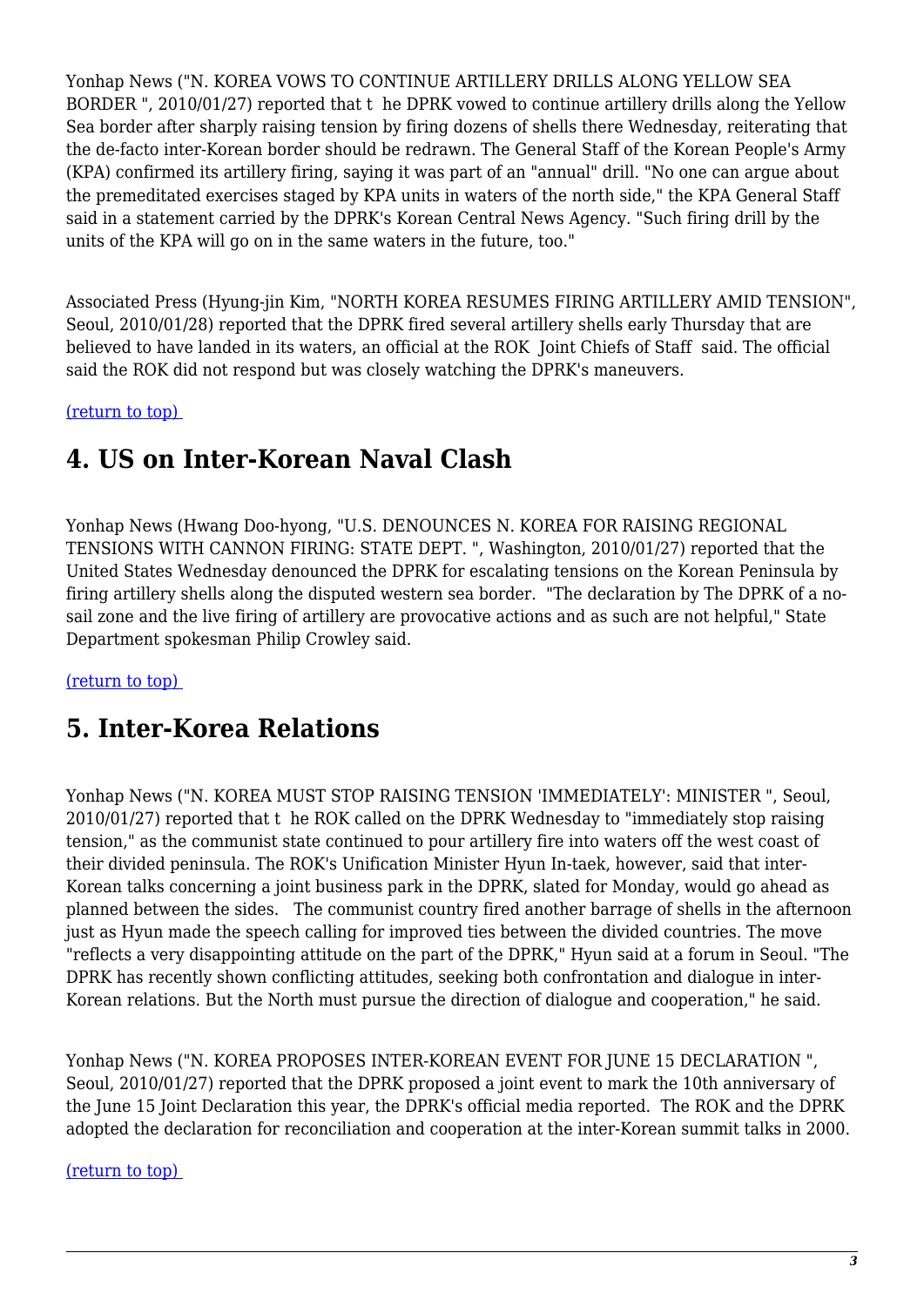# **6. DPRK Military**

Yonhap News ("N. KOREA DEMONSTRATES ITS GUNS CAN THREATEN S. KOREAN BASES ", 2010/01/27) reported that the artillery guns the DPRK fired Wednesday near the inter-Korean western sea border are believed to be capable of reaching the ROK islands that are home to frontline naval and marine bases, defense officials said. The ROK defense officials believe the guns the communist neighbor used to fire 30 shells into its waters Wednesday are estimated to have ranges of between 12 to 27 kilometers.

<span id="page-3-0"></span>[\(return to top\)](#page-0-0) 

### **7. DPRK Economy**

Donga Ilbo ("NK REELING FROM HYPERINFLATION, REDUCED ECONOMIC ACTIVITY", 2010/01/27) reported that the DPRK is suffering from hyperinflation and rapid weakening of economic activities in the wake of its currency revaluation in November last year, a ROK civic organization said yesterday. Good Friends, a group fighting for human rights in the DPRK, said, "The price of rice is reaching a new high every day," adding, "Chongjin in North Hamkyong Province saw the biggest rise in rice prices. The price of a kilogram of rice there based on the (North's) new currency tripled to 650 won Jan. 22 from 240 won a week before, and rose again to 1,100 won Sunday in the city's Sunam Market."

<span id="page-3-1"></span>[\(return to top\)](#page-0-0) 

### **8. DPRK Plane Interdiction**

Chosun Ilbo ("FIRMS IN 5 COUNTRIES CAMOUFLAGED N.KOREAN ARMS DEAL", 2010/01/27) reported that five companies in five countries were involved in a complex process of cargo laundering for a shipment of the DPRK arms that was confiscated at Bangkok's Don Mueang Airport last month, according to media reports. Efforts to track the cargo were complicated by the involvement of a Kazakh arms dealer and his wife who handled the arms through a ghost company, AP said.

#### <span id="page-3-2"></span>[\(return to top\)](#page-0-0)

### **9. DPRK Human Rights Issue**

Chosun Ilbo ("ACTIVISTS RELEASE LIST OF INMATES AT N.KOREAN CAMP ", 2010/01/27) reported that two ROK activist groups on Tuesday released a list of 254 inmates at the DPRK's notorious Yoduk prison camp. In a press conference at the Korea Press Center in Seoul, Democracy Network Against North Korean Gulag and the Antihuman Crime Investigation Committee said that of the inmates on the list, 133 were confirmed recently and the other 121 around 2004. The groups compiled the new list based on testimony of four defectors who escaped from Yoduk camp between 2003 and 2005. The two groups plan to bring charges at the International Criminal Court and the UN against the human rights abuses the DPRK has committed at political concentration camps.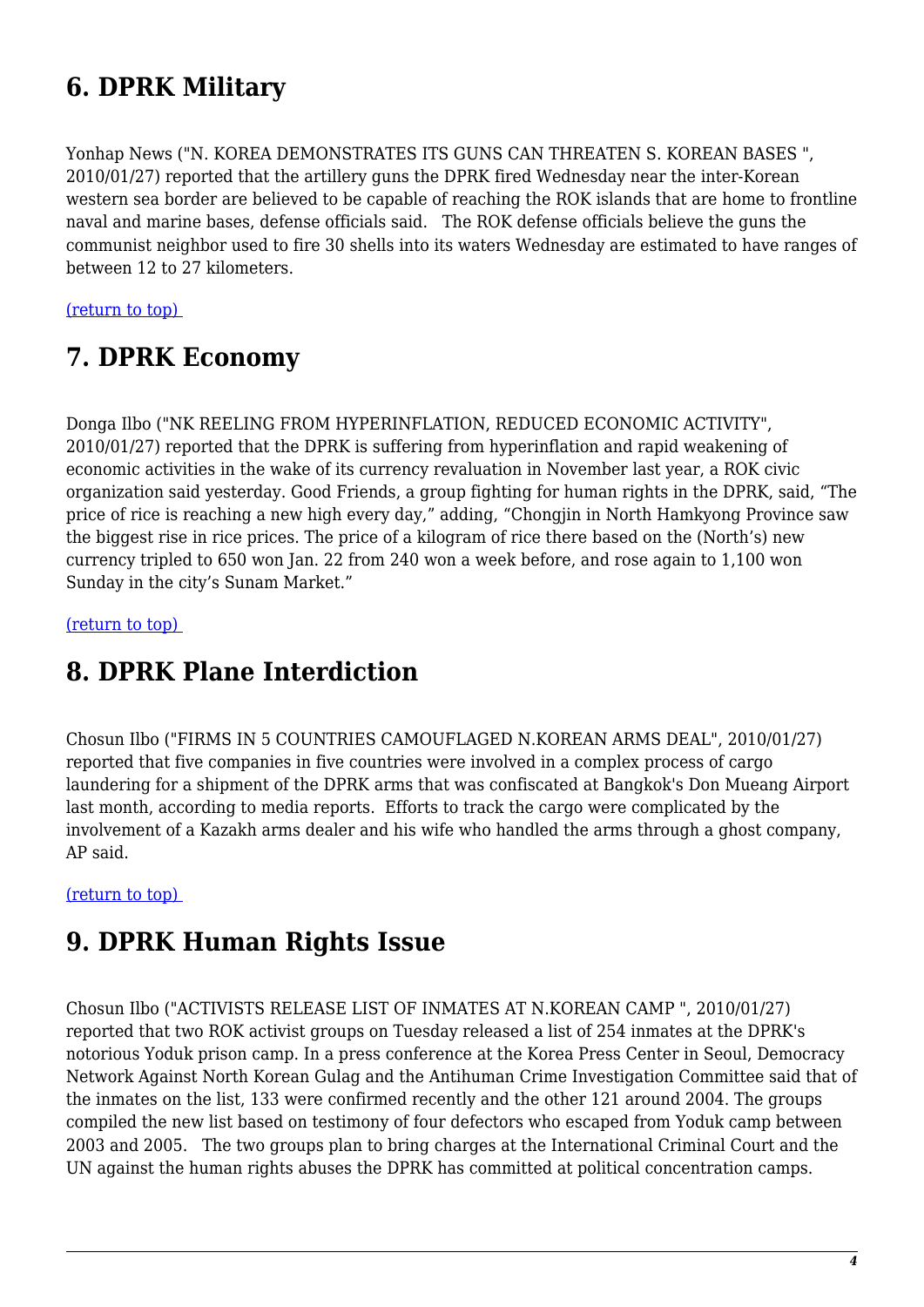Korea Times ("LAWMAKERS URGE NK TO APOLOGIZE FOR KIDNAPPINGS", 2010/01/27) reported that lawmakers concerned with human rights in the DPRK and faith-based groups condemned the DPRK Wednesday for offering no apology for its kidnapping of ROK citizens in the past. They called on the government to stand firm on the matter and take measures to better protect its citizens. Lawmakers condemned Pyongyang for its denial of the kidnapping of ROK citizens, saying the DPRK applied a double standard to the matter. ``During a summit with Japan in 2002, North Korea apologized for its kidnapping of Japanese citizens. But it showed few signs of taking a similar measure with the South,'' said a statement issued by the lawmakers.

#### <span id="page-4-0"></span>[\(return to top\)](#page-0-0)

### **10. DPRK Defector Radio**

Korea Times ("DEFECTORS TO BROADCAST HARD LIFE IN NORTH KOREA", 2010/01/27) reported tha t a radio station run by DPRK defectors in the ROK plans to broadcast real-life stories narrated by DPRK citizens currently living in the secretive state. Kim Seong-min, a representative of the Seoul-based Free North Korean Radio and also a defector, said Wednesday that the station will air the program, titled "Voice of People," twice a day between Friday and Saturday. The seven-minute insert will contain six people's descriptions on the recent currency revaluation, a crackdown on marketeering and other complaints, he said. "This will be the first program recorded by North Koreans who are currently residing in the North," he said. "In order to deliver the lively voices of North Koeran people, we will continue to broadcast this kind program once a week."

<span id="page-4-1"></span>[\(return to top\)](#page-0-0) 

### **11. ROK Cyber Security**

Agence France Presse ("S.KOREA HEIGHTENS ALERT AGAINST CYBERATTACKS", Seoul, 2010/01/27) reported that the ROK's spy agency said Wednesday it had issued an alert against cyberattacks aimed at stealing data from government networks. The National Intelligence Service (NIS) did not say whether the DPRK was responsible. Open Radio for North Korea, a Seoul -based group specialising in the DPRK, said the latest attack was led by Pyongyang. The NIS said its alert was heightened "from normal to concern" after a massive inflow of overseas hacking attacks. The attacks were aimed at stealing data from government and other state networks, it said in a statement on its website.

#### <span id="page-4-2"></span>[\(return to top\)](#page-0-0)

### **12. ROK-UAE Nuclear Energy Cooperation**

The National (Chris Stanton, "UAE LOOKS TO FOLLOW SOUTH KOREA'S EXAMPLE FOR NUCLEAR FUTURE", 2010/01/27) reported that Chae Wan Hee, a vice president for Korean Hydro and Nuclear Power at the site, said the company's safe operating history comes down to rigorously training workers in the nuclear plants "to prevent human-incurred accidents in operation and maintenance". The uniform and highly disciplined approach to nuclear plant construction is the key to why the Emirates Nuclear Energy Corporation (ENEC) awarded a US\$20 billion (Dh73.46bn) contract last month to Korea Electric Power Corporation (KEPCO) to build a fleet of reactors in the UAE. ENEC has a long-term plan modelled on the Korean system of uniform design and economy of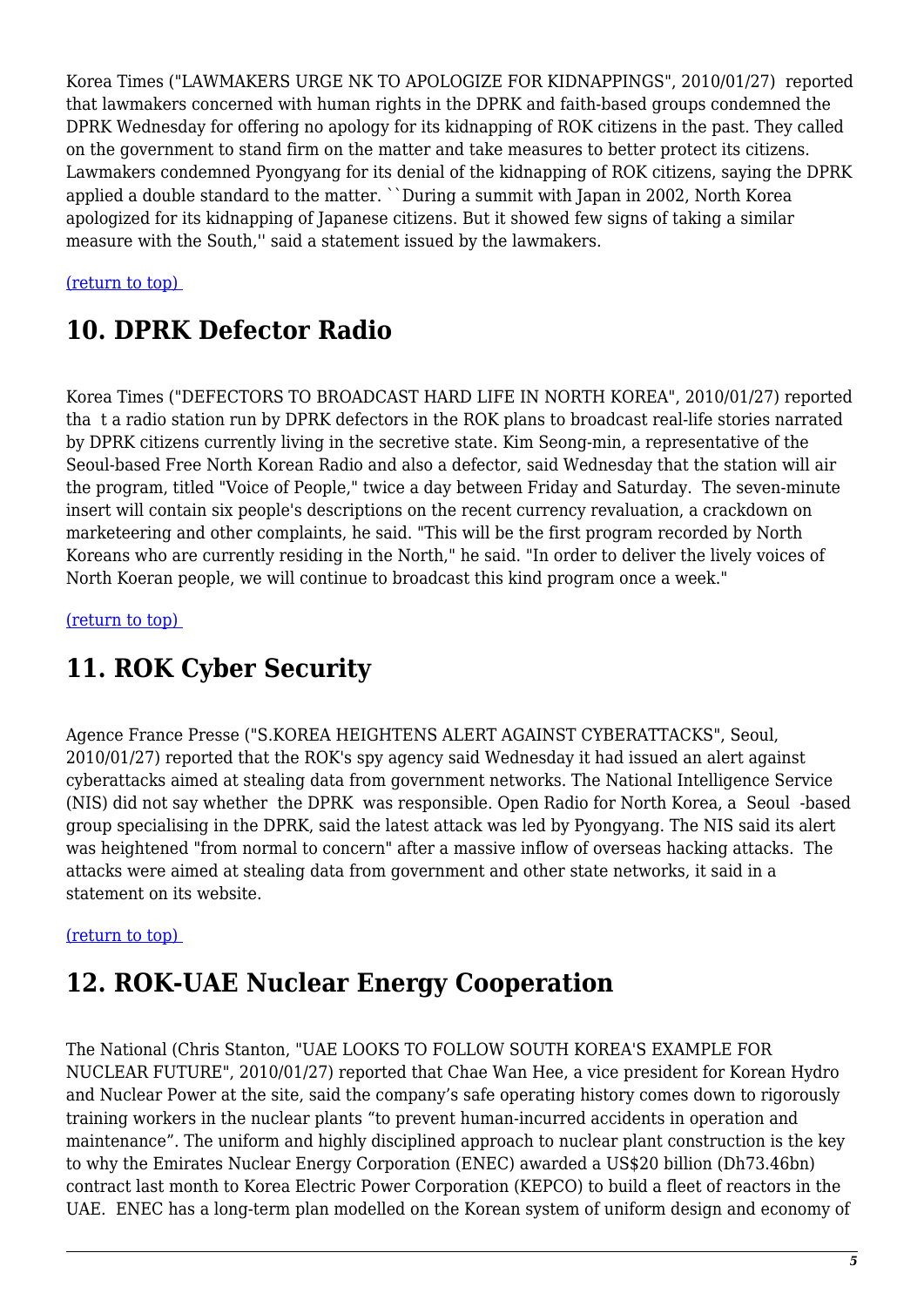scale: it intends to build all four reactors at the one site it eventually chooses, and also has signalled that it would prefer to stick with the same design as reactors are added.

<span id="page-5-0"></span>[\(return to top\)](#page-0-0) 

# **13. Japan Aid to Afghanistan**

Washington Times (Karen DeYoung, "BRITAIN, JAPAN TO HELP REINTEGRATE TALIBAN FOOT SOLDIERS", 2010/01/27) reported that Britain and Japan have agreed to head an international fund, expected to total up to \$500 million over the next five years, as part of a broad plan to help lure Taliban fighters away from the insurgency with the promise of jobs, protection against retaliation, and the removal of their names from lists of U.S. and NATO targets. The fund will help support a proposal by Afghan President Hamid Karzai to begin the reintegration of low-level fighters. Japan is expected to provide the largest contribution to the new fund, out of a \$5 billion aid commitment made in November.

#### <span id="page-5-1"></span>[\(return to top\)](#page-0-0)

# **14. Japan Non-Nuclear Principles**

Kyodo News ("JAPAN TO STICK TO NON-NUCLEAR WEAPONS PRINCIPLES: HATOYAMA", Tokyo, 2010/01/27) reported that Prime Minister Yukio Hatoyama on Wednesday expressed his government's intention to remain committed to the nation's three non-nuclear principles, including the one of not allowing the introduction of nuclear weapons into the country. The effectiveness of this last principle has been called into question as Japan and the United States purportedly forged a secret pact to allow stopovers by U.S. military vessels carrying nuclear weapons without prior consultations. ''We will continue to make sure that (government agencies) are kept informed about (the principles), including not permitting the introduction of nuclear weapons,'' he said at a meeting of the House of Councillors Budget Committee. ''In other words, we will observe them.''

#### <span id="page-5-2"></span>[\(return to top\)](#page-0-0)

# **15. USFJ Base Relocation**

Honolulu Star ("OKINAWA BASE STILL A GO, ADMIRAL SAYS", 2010/01/27) reported that the election of an Okinawa mayor who opposes relocation of a U.S. Marine air base to his city will not affect a 1996 deal to realign U.S. forces in Japan, says the top U.S. commander in the Pacific. Susumu Inamine opposes the plan negotiated by the administration of former President Bill Clinton that set aside Schwab as the replacement for Futenma. "I don't think this should be regarded as a setback," said Adm. Robert Willard, who leads all U.S. military forces in Pacific.

Kyodo News ("GOV'T HAS NO INTENTION OF GOING OVER LOCAL HEADS ON U.S. BASE", 2010/01/27) reported that Prime Minister Yukio Hatoyama said Wednesday that the government has no intention of making a decision on where to relocate the U.S. Marine Corps' Futemma Air Station in Okinawa by going over the heads of those in the locality to which the base would be moved. Chief Cabinet Secretary Hirofumi Hirano sought the same day to clarify his earlier indication that the government could take legal action to settle the issue if it could not secure consent from a local government. Hirano told a news conference, "Seeking understanding (from a local government) is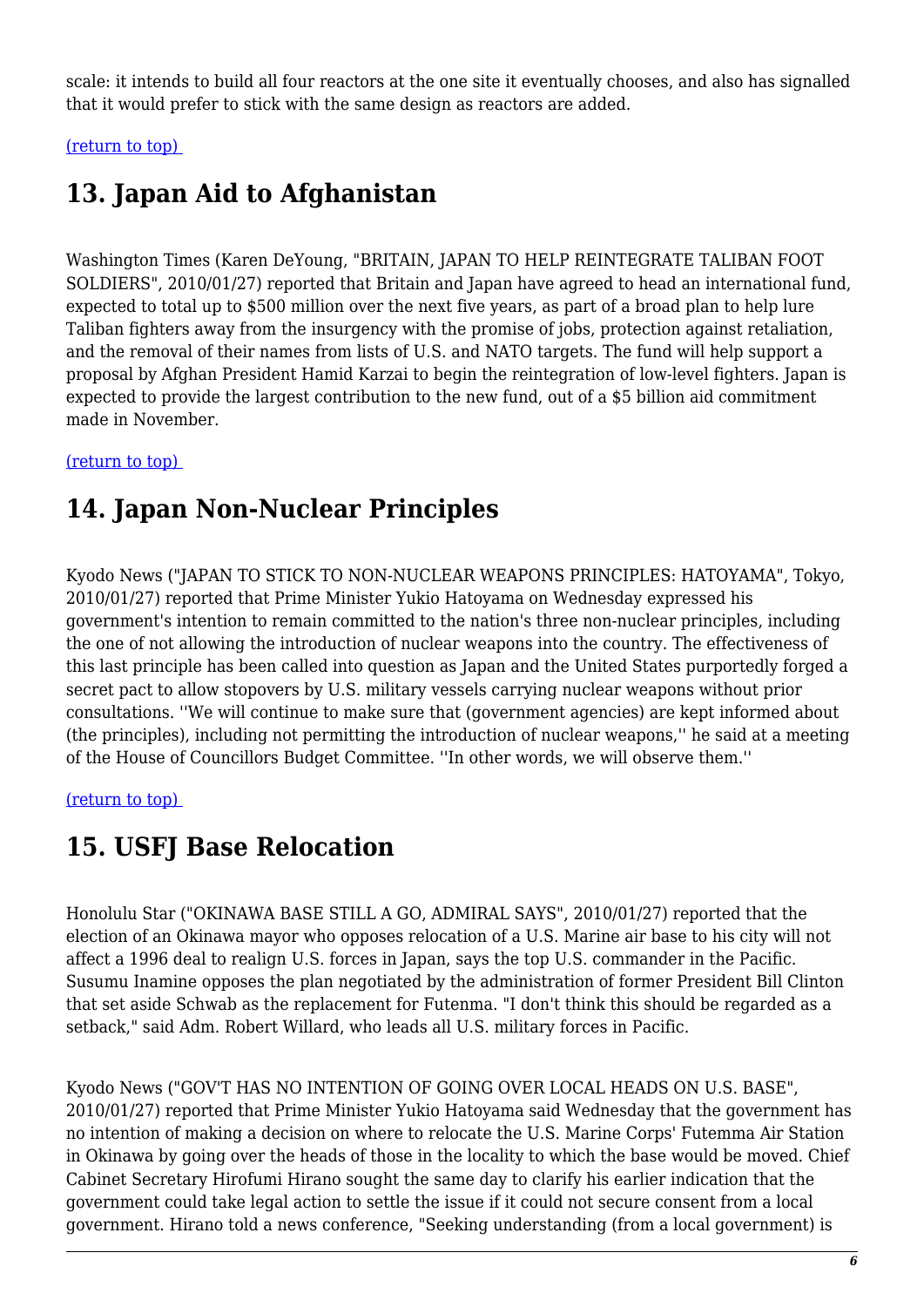absolutely necessary, and I have never meant to deny that."

<span id="page-6-0"></span>[\(return to top\)](#page-0-0) 

# **16. Japan Whaling Issue**

Associated Press ("AUSSIE, NZ SCIENTISTS PREP FOR WHALE RESEARCH TREK", Sydney, 2010/01/27) reported that scientists from Australia and New Zealand are to set out on a whale research expedition to the Antarctic on Monday in an effort to disprove Japan's argument that whales must be killed to be studied. The results of the six-week expedition are central to the whaling debate. Still, no matter what the outcome, both sides acknowledge it will likely do little to change Japan's support for whaling.

<span id="page-6-1"></span>[\(return to top\)](#page-0-0) 

# **17. PRC Civil Unrest**

Agence France Presse ("FALUNGONG SAYS CHINA BLOCKED HONG KONG DANCE SHOWS", Tokyo, 2010/01/27) reported that the Falungong religious group, which is banned in the PRC , Wednesday accused Beijing of forcing a dance troupe linked to the sect to cancel a Hong Kong performance tour by denying visas to key members. The rejection of entry visas for seven production crew of the Shen Yun Performing Arts troupe "is absolutely part of the persecution of Falungong by the Chinese Communist Party ," said Japanese Falungong member Kanae Yamakawa. "We protest against the Hong Kong authorities over their arbitrary decision of a visa denial ... There is nothing wrong with the Shen Yun Performing Arts group in their visa application process," she told reporters in Tokyo .

<span id="page-6-2"></span>[\(return to top\)](#page-0-0) 

### **18. US on PRC Internet**

Reuters ("CLINTON TO PRESS CHINA FM ON INTERNET ISSUE", London, 2010/01/27) reported that U.S. Secretary of State Hillary Clinton will press the PRC's foreign minister on the issue of Internet freedom, a growing irritant in ties between the two powers, a senior U.S. official said on Wednesday. "I think it is likely that they will end up discussing, maybe not the specific Google situation but the broader issue," the official said, speaking on condition of anonymity.

<span id="page-6-3"></span>[\(return to top\)](#page-0-0) 

# **19. Hong Kong Government**

Earthtimes (John M. Glionna , "PRO-CHINA POLITICIANS STAGE WALKOUT OVER 'DEMOCRACY REFERENDUM' ", Hong Kong, 2010/01/27) reported that five pro-democracy politicians who stood down to force what they said would be a referendum on democracy in Hong Kong were denied the right Wednesday to make resignation speeches. In an escalating row, pro-PRC politicians walked out of the city's Legislative Council as the five resigning democrats were about to give speeches explaining their decision to step down.Speaking before the walkout, which forced the meeting to be